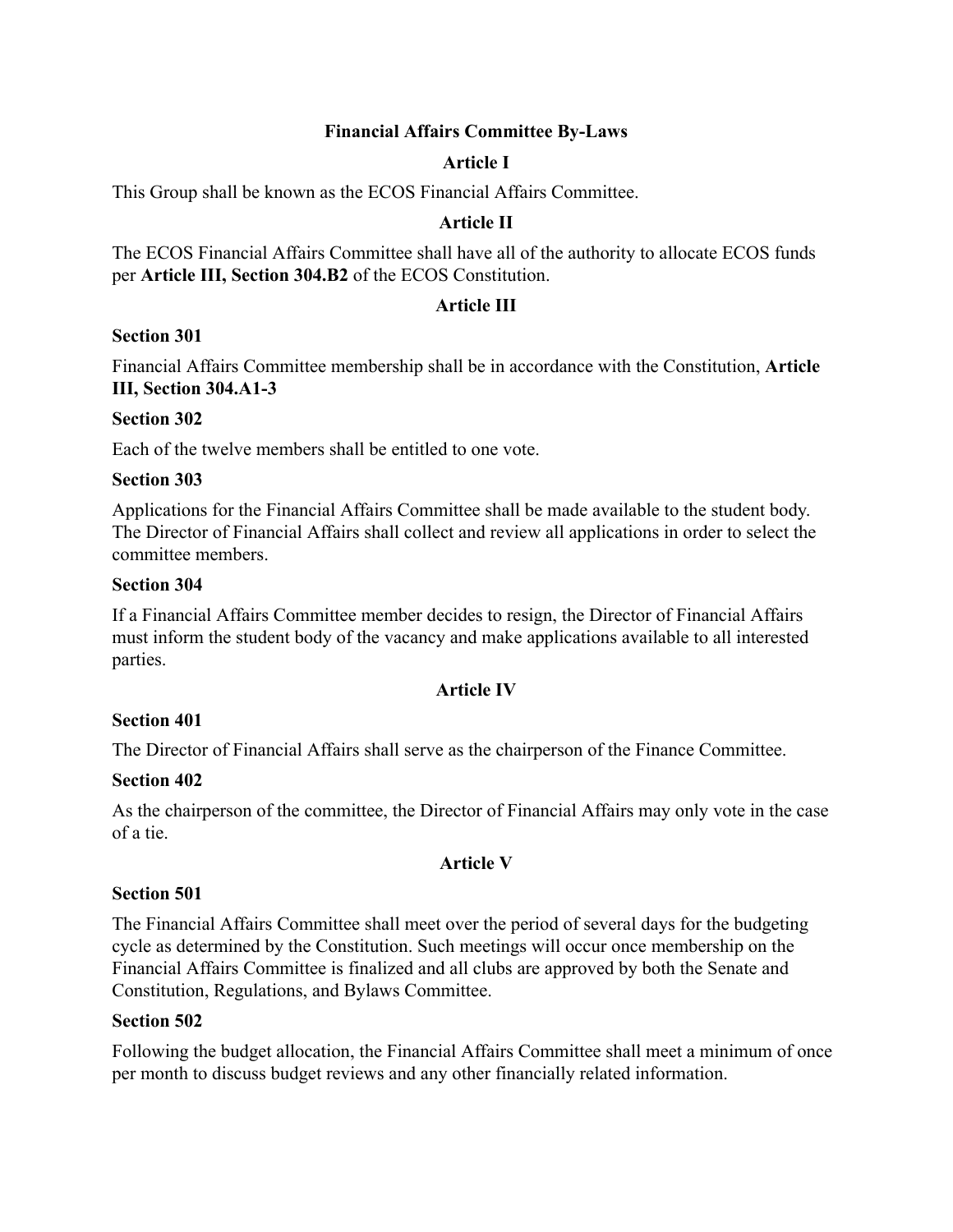## **Section 503**

A quorum of four committee members **(Article III, Section 304.C2)**, not to include the Director of Financial Affairs, is necessary for any business to take place.

## **Article VI**

## **Section 601**

Any member of the Financial Affairs Committee may submit an amendment to the by-laws in writing to the Director of Financial Affairs.

### **Section 602**

The Director of Financial Affairs shall distribute copies of the proposed amendment to the by-laws to all committee members for their consideration.

## **Section 603**

An amendment to the Financial Affairs Committee By-Laws can be made with a two-thirds vote of the Student Senate.

# **Article VII**

## **Section 701**

In the budgeting process, the Financial Affairs Committee must adhere to the following guidelines and limitations. ECOS funds may be allocated only to the following:

- 1) The maintenance of the ECOS office including, but not limited to, supplies, postage, phones, and hospitality expenses.
- 2) A Campus Contingency under the discretionary control of the Executive Council and Finance Committee equal to 5% of the spring allocation budget and shall be used to cover unexpected expenses, which would unduly deplete other ECOS and Student Organization funds.
- 3) ECOS Media
- 4) ECOS Organizations, committees, and chartered clubs
- 5) Independent and Collaborative Ventures (ICV Fund)
- 6) A Green Fund under the discretionary control of the Executive Council and Finance Committee equal to 1% of the spring allocation budget.
- 7) A Fund for the Theatre Troupe under the discretionary control of the Executive Council and Finance Committee equal to 3.75% of the spring allocation budget.

### **Section 702**

The criteria for evaluating budget requests includes, but is not limited to, the following:

- 1) The number of years in existence as a chartered ECOS club/organization.
- 2) Number of active members within the club/organization.
- 3) The entire history of past and present fundraising and outside donations for that club/organization.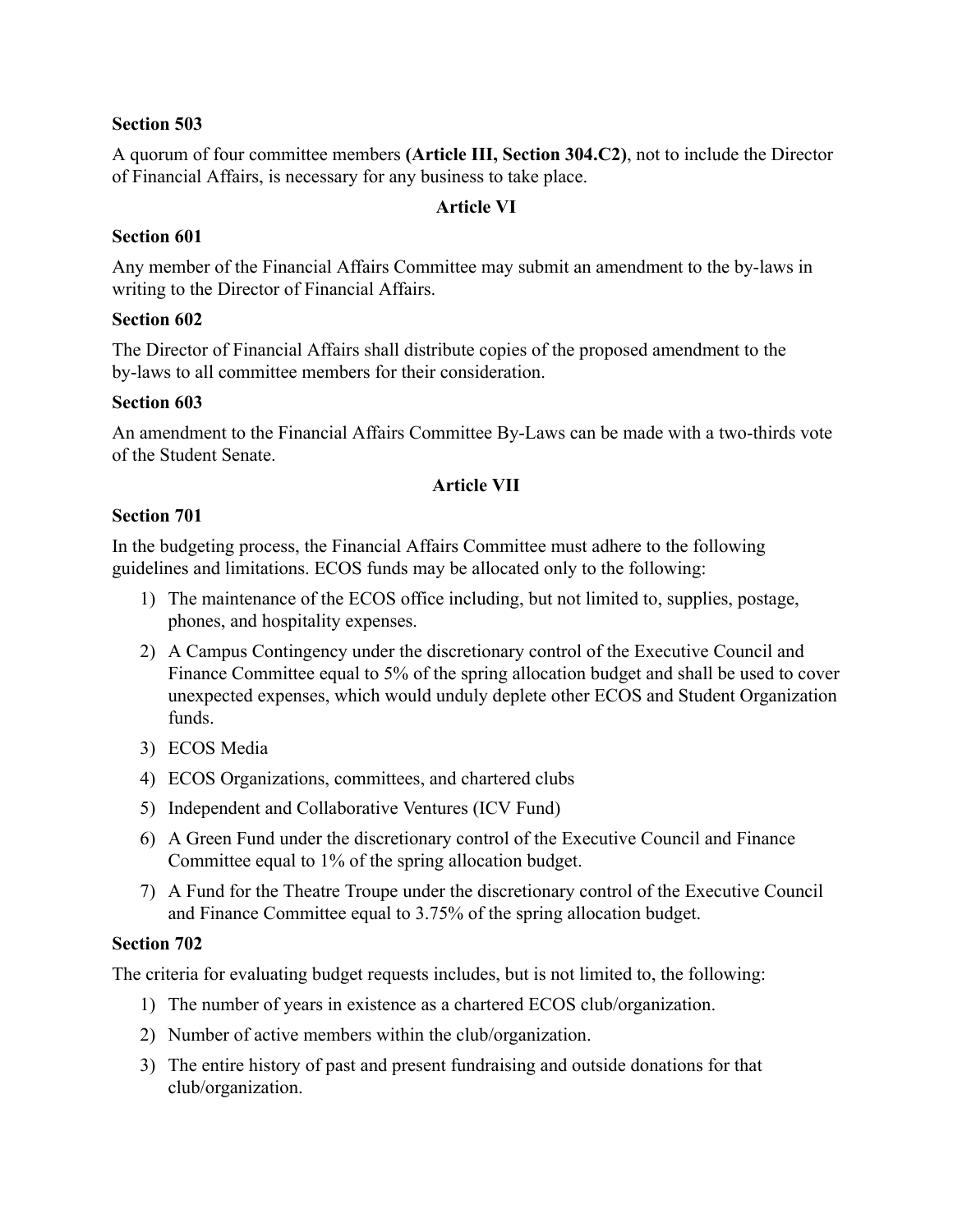- 4) Activities including, but not limited to:
	- a. Campus-wide Events
	- b. On/Off-campus events that are open to all students.
- 5) Positive Eckerd/ECOS Recognition and Publicity
	- a. Local Level
	- b. National Level
- 6) Amount of funding allocated in the preceding three years
	- a. How the funding was spent in those years
	- b. Did the club/organization follow the request that had been made during the previous allocation process
- 7) Overlapping of club scheduled events and/or activities.
- 8) Percentage of food expenditures within the budget
- 9) Percentage of travel expenditures within the budget.

## **Section 703**

No funds may be allocated for the purchase of alcoholic beverages without prior approval from the ECOS Executive Council and the Office of the Dean of Students.

#### **Section 704**

The availability of funds for allocation must be announced to the campus community at least three business days prior to any decision by the Committee.

### **Section 705**

All applicants for funds must be notified of the Committee's decisions at least 48 hours prior to the consideration by the Student Senate. This rule may be waived by a two-thirds vote of the Student Senate if extenuating circumstances exist.

### **Section 706**

The Financial Affairs Committee or the Student Senate may impose spending restrictions on a budget allocation at any time.

### **Section 707**

Funds allocated for a specific use cannot be arbitrarily reallocated to another unrelated use without being reviewed by the Financial Affairs Committee. If the change is over \$500, the Student Senate must also approve it.

### **Section 708**

Each Financial Affairs Committee member will be responsible for reviewing club accounts as assigned by the Director of Financial Affairs.

### **Section 709**

Upon review of club accounts, the Financial Affairs Committee may declare the use of funds inappropriate. The Director of Financial Affairs may, with due cause, freeze the funds of an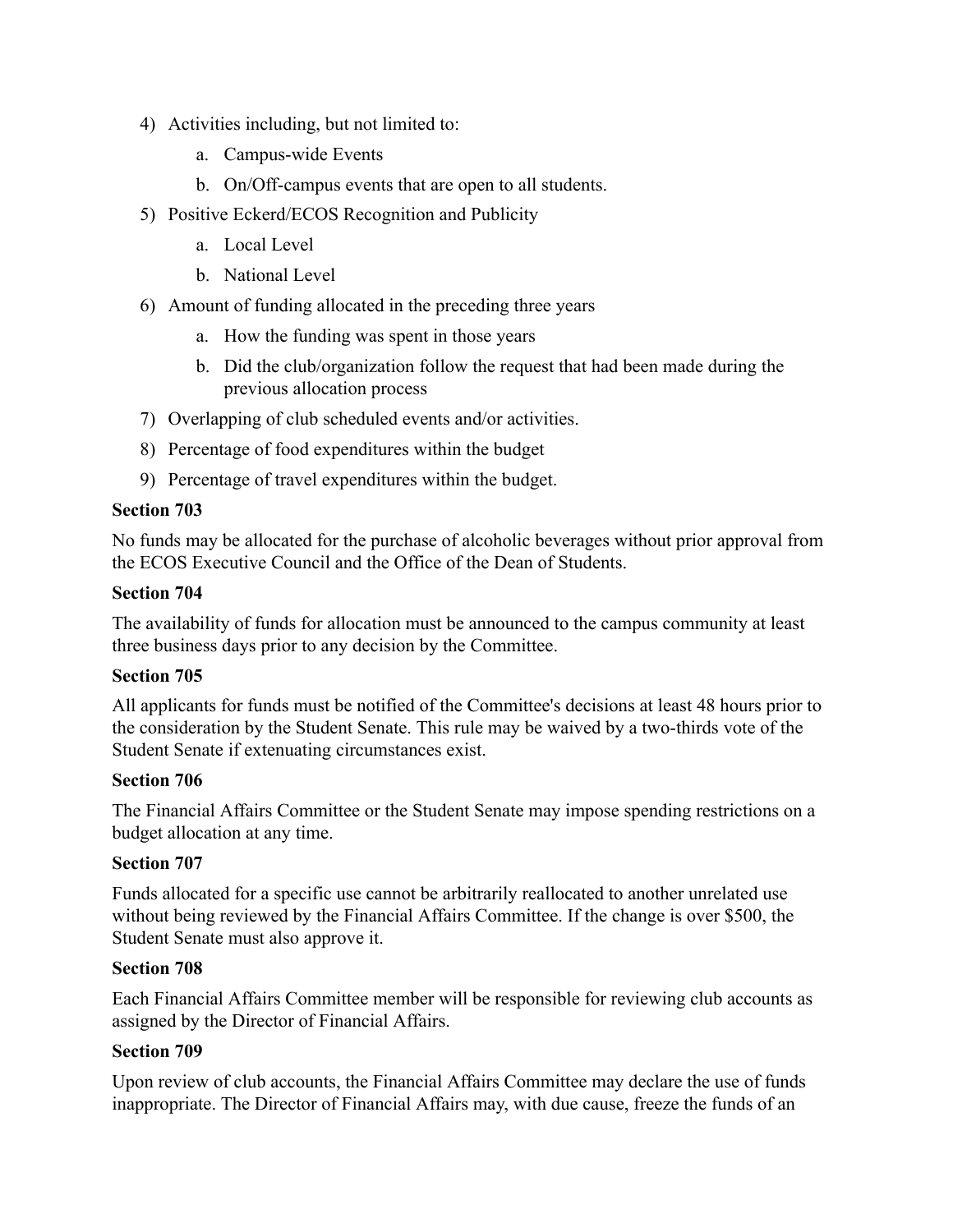account. The organization in question and the Student Senate must be notified by the Director 24 hours before such freezing. Upon two-thirds vote of the Student Senate, any action of the Director of Financial Affairs to freeze the accounts may be rescinded.

# **Section 710**

All ECOS expenditures must be validated by receipts within 7 business days, otherwise funds will be frozen and your student account will be charged.

# **Section 711**

If funds budgeted for use in a particular year are unused by the end of that year, they are to be reallocated to a capital improvement fund.

# **Section 712**

The food provision requires that any requests for funds over \$50, to be specifically used towards the purchase of food by a club or organization, be approved by the Director of Financial Affairs.

Spending that exceeds the amount set by the Director of Financial Affairs or spending over \$50 that was not approved is not guaranteed to be reimbursed. Reimbursement for such spending will be at the discretion of the Director of Financial Affairs.

# **Section 713**

At the end of the Director of Financial Affairs' term, as stated within the ECOS Constitution, each club/organization will undergo a review of their respective budgets for the past year to be reviewed by the Financial Affairs Committee and the Student Senate prior to the approval of the proposed budget.

# **Article VIII**

# **Section 801**

Clubs that will require advanced knowledge of budgets with a guaranteed amount of ECOS funding from year to year will have the option to apply for long term funding.

# **Section 802**

In order to be eligible for long-term funding, the Club/organization must:

- 1) Be in existence for at least 5 years
- 2) Be in good financial standing (no overspending in recent history, conduct proper spending; submit a detailed budget, etc.)
- 3) Have an academic component
- 4) Have a significant portion of funding from some other official department of Eckerd College (Ex: Academic Department, Student Affairs Department)
- 5) Have overhead support (operational expenses, expertise) covered by Eckerd College
- 6) Demonstrate a need for long-term funding security

# **Section 803**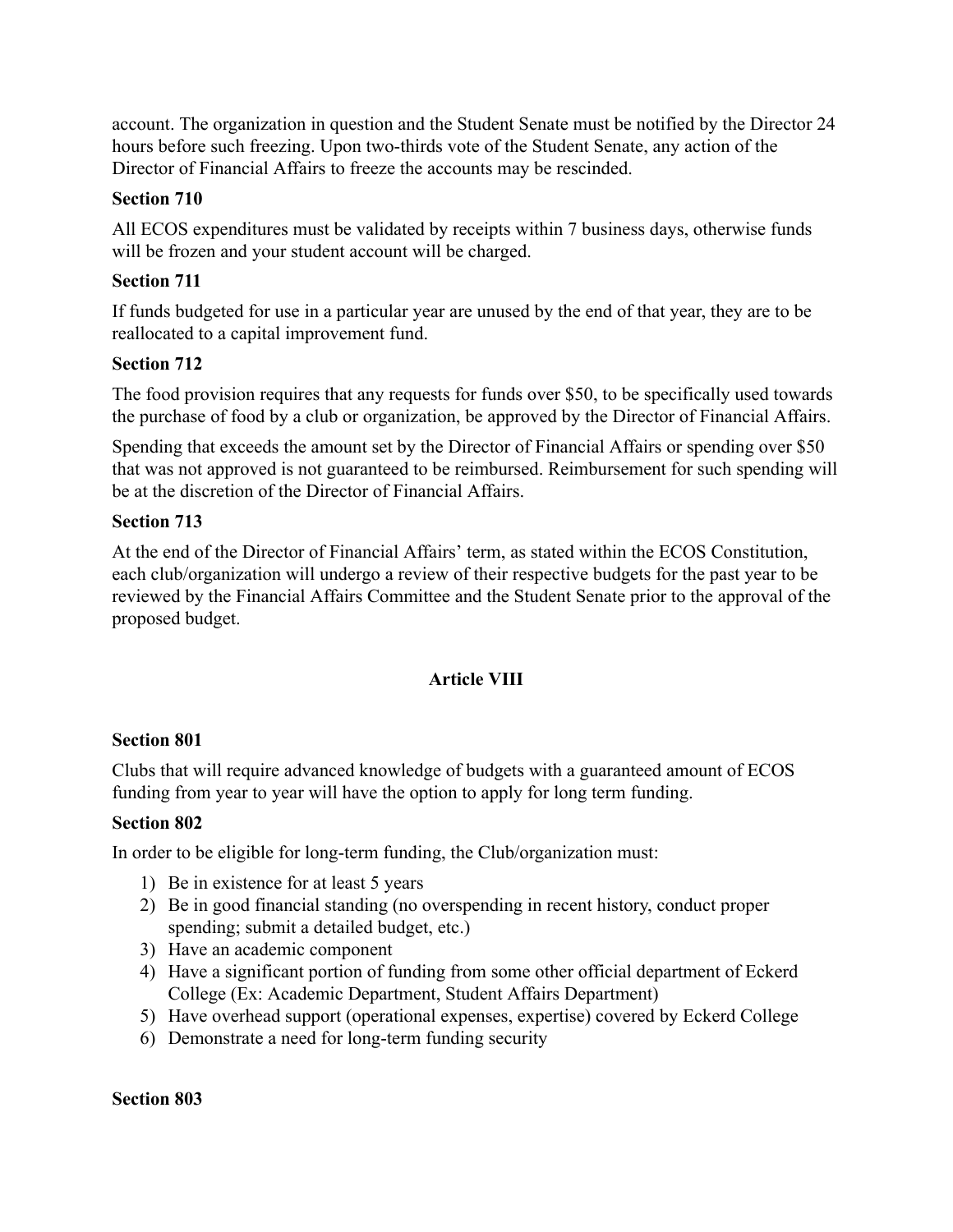Clubs will be admitted by a two-thirds vote of the Financial Affairs Committee. The Committee will have discretionary power in deciding whether or not the applying club meets the above criteria.

#### **Section 804**

If admitted clubs fail to meet any of the above criteria in any given year, they no longer have standing as a club with long-term funding. Said club may reapply after one full academic year and after the above criteria are again met.

### **Article IX**

#### **Section 901**

As the money for the Independent and Collaborative Ventures Fund comes from the student activity fee and is intended to encourage students to participate in independent and collaborative ventures, funds will be allocated with these guidelines in mind:

- 1) The funds must be beneficial to the student body and the Eckerd Community
- 2) Funds must be allocated for Student Ventures
- 3) Similar criteria applies to both individual students and to student groups
- 4) Decisions are based upon expenses, other sources of funding, demonstrated need, *and benefit to the community and to the students*.

#### **Section 902**

*The Independent and Collaborative Ventures Fund will be under the discretionary control of the Financial Affairs Committee. Quorum must be achieved for a vote to take place. If two or more senators strongly oppose a decision and decide to lodge an official protest, the petition for funds will be passed along to the Executive Council, who will have final say over the matter. Otherwise, the Executive Council will have no role in the ICV Petition Process.*

### **Article X**

#### **Section 1001**

With students wishing to continue their educational growth the Fall Allocation Fund allows students that have chartered new clubs and students to bring old clubs back, to receive funds for the school year. The funds will be allocated within the guidelines of the regular allocation.

#### **Section 1002**

Under the advice of the Financial Affairs Committee, the Fall Allocation Fund will be designed for clubs and clubs that missed Spring Allocation in addition to spring allocation appeals. Clubs